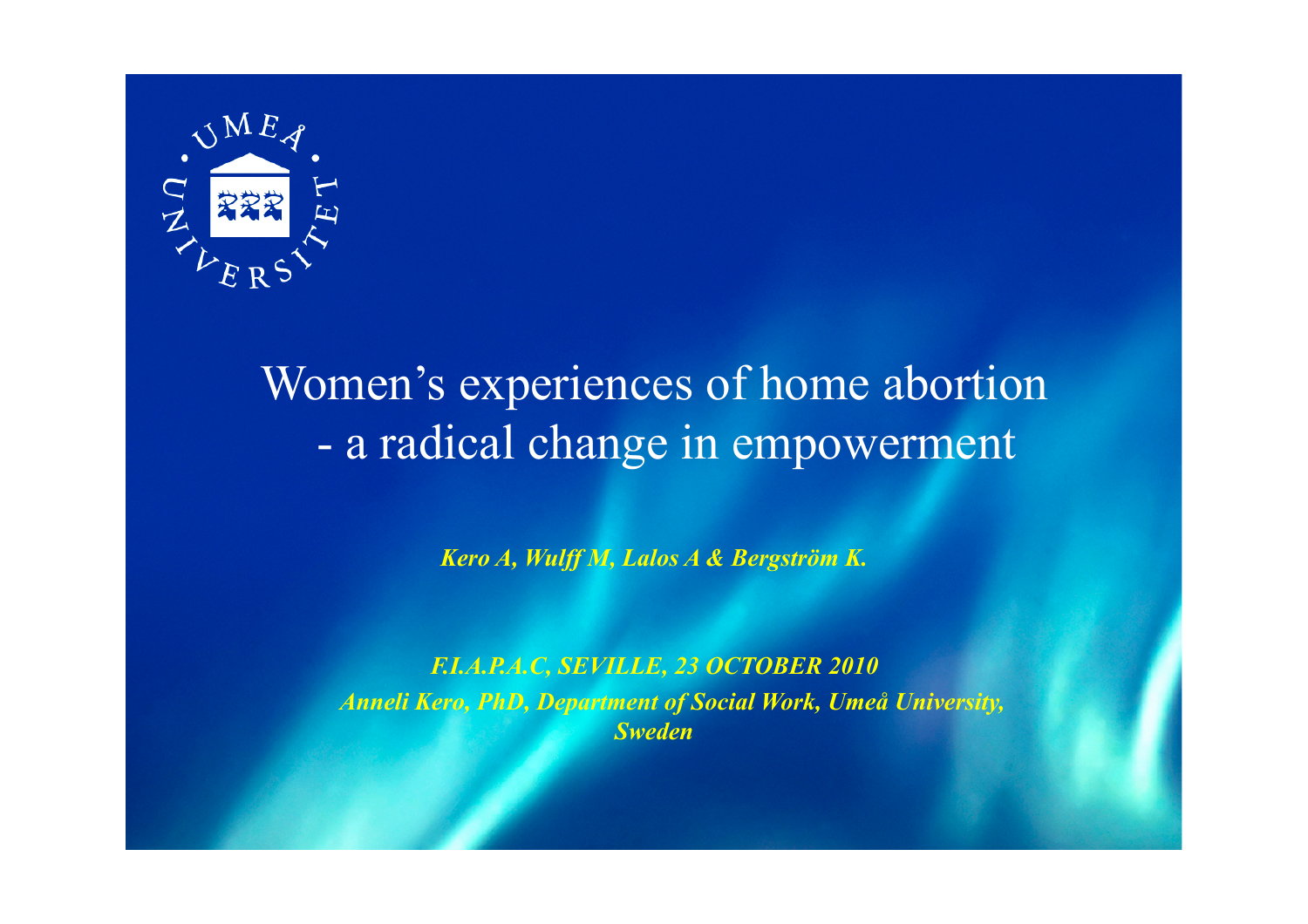### Study aim

*To gain knowledge about women's experiences, views and reactions regarding having a home abortion (medical abortion with the use of misoprostol at home)*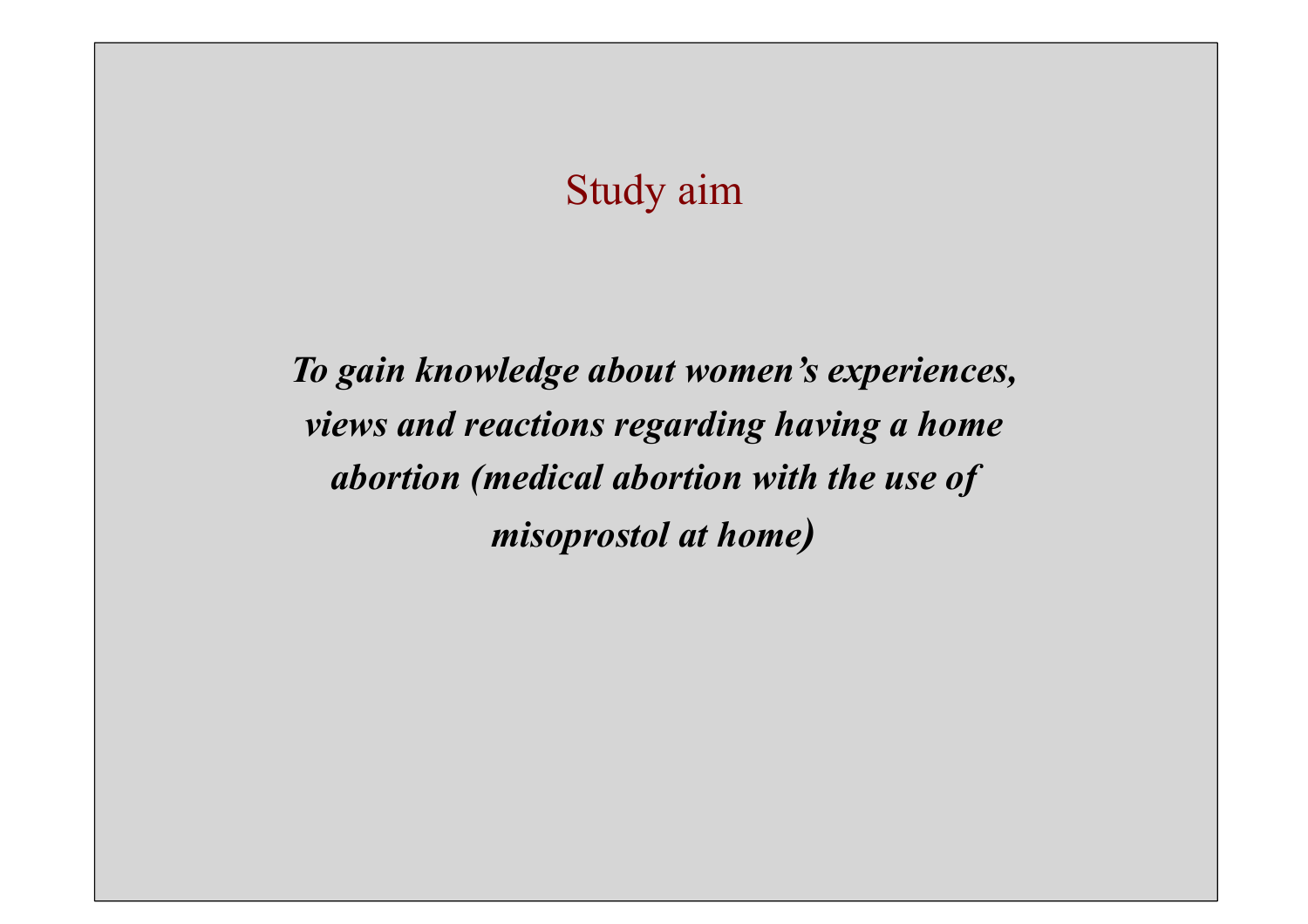### Subjects and method

*100 women who had chosen home abortion* 

*Experiences of previous pregnancies (90/100)* 

*Interview one week post-abortion* 

*A semi-structured interview guide - quantitative and qualitative data*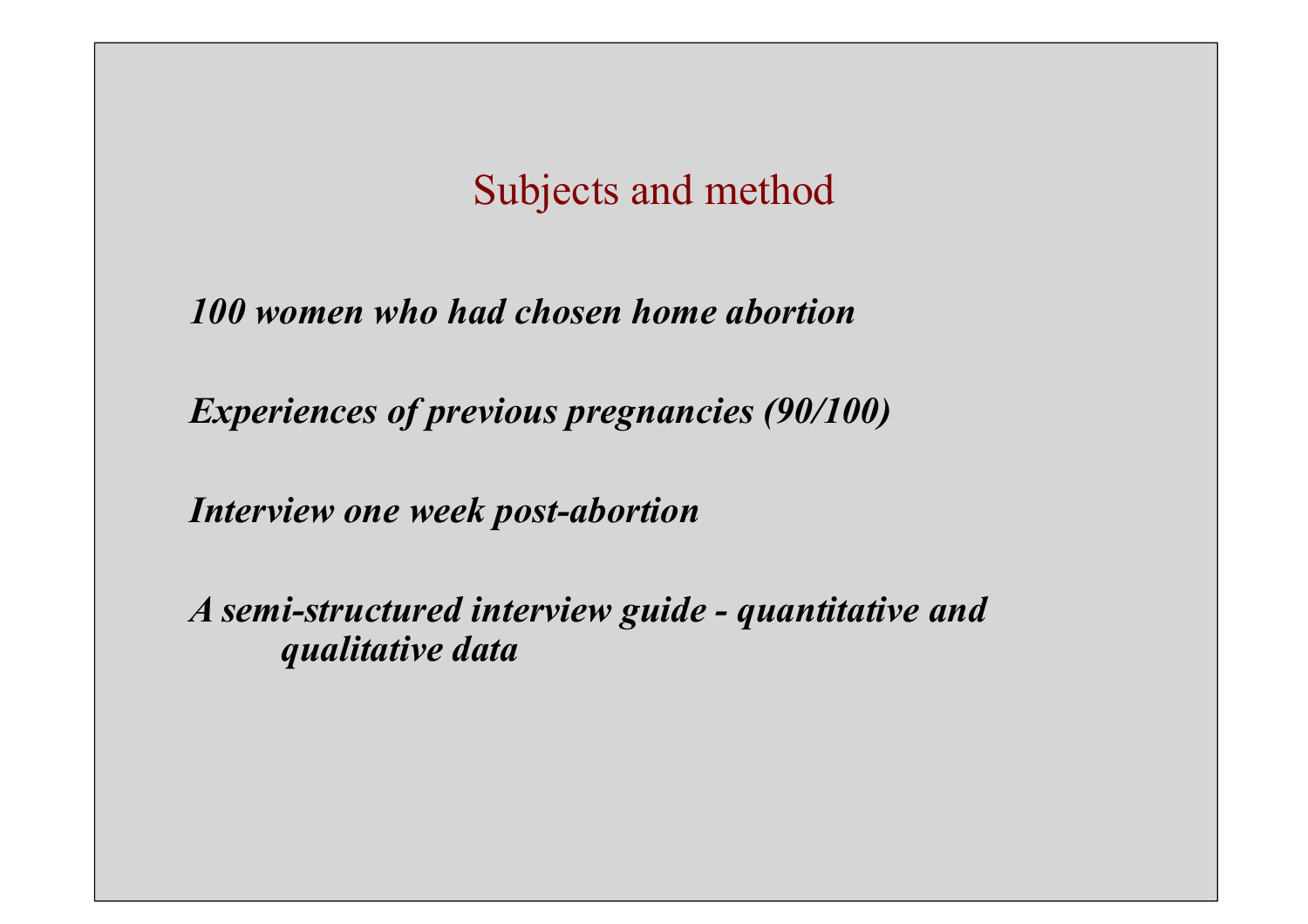#### Social background n=100

| Median /mean (years)                | 32/33            |
|-------------------------------------|------------------|
| <b>Married/cohabiting</b>           | 73               |
| Partner relationship/not cohabiting | 22               |
| <b>Single</b>                       | 5                |
| <b>Children</b>                     | 80               |
| <b>Employed</b>                     | 78               |
| <b>On parental leave/student</b>    | <i>15/11</i>     |
| <b>Unemployed/others</b>            | <i><b>10</b></i> |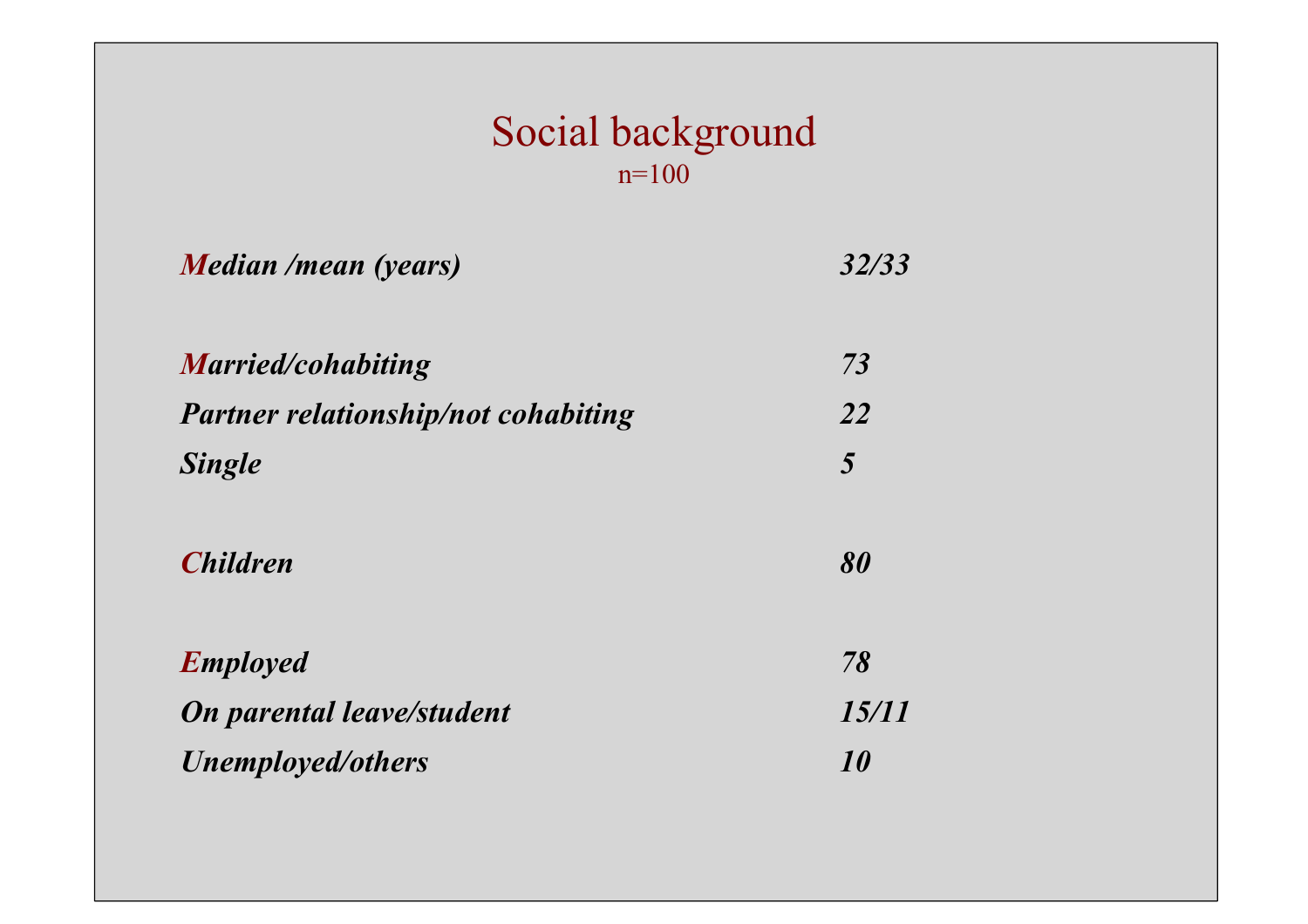### Taking the pill at clinic (day 1) - a crucial moment

- *Only positive feelings (45/77)* **"…a relief to get started…" ,**
- **"… a major decision and I felt it was okay when I took the pill…"**
- **"…an irrevocable act… ", "…an act with no return…"**
- *Mixed feelings (23/77)* **"… both hard and sad but also good to start the process…",**
- **"…this was the hardest part…when you do the deed…it was harder than the day of expulsion…"**
- *Only painful feelings (9/77)* **"…actively kills the embryo…now it is the end, the moment of dying…I was sad…", "…harder than the day of expulsion…"**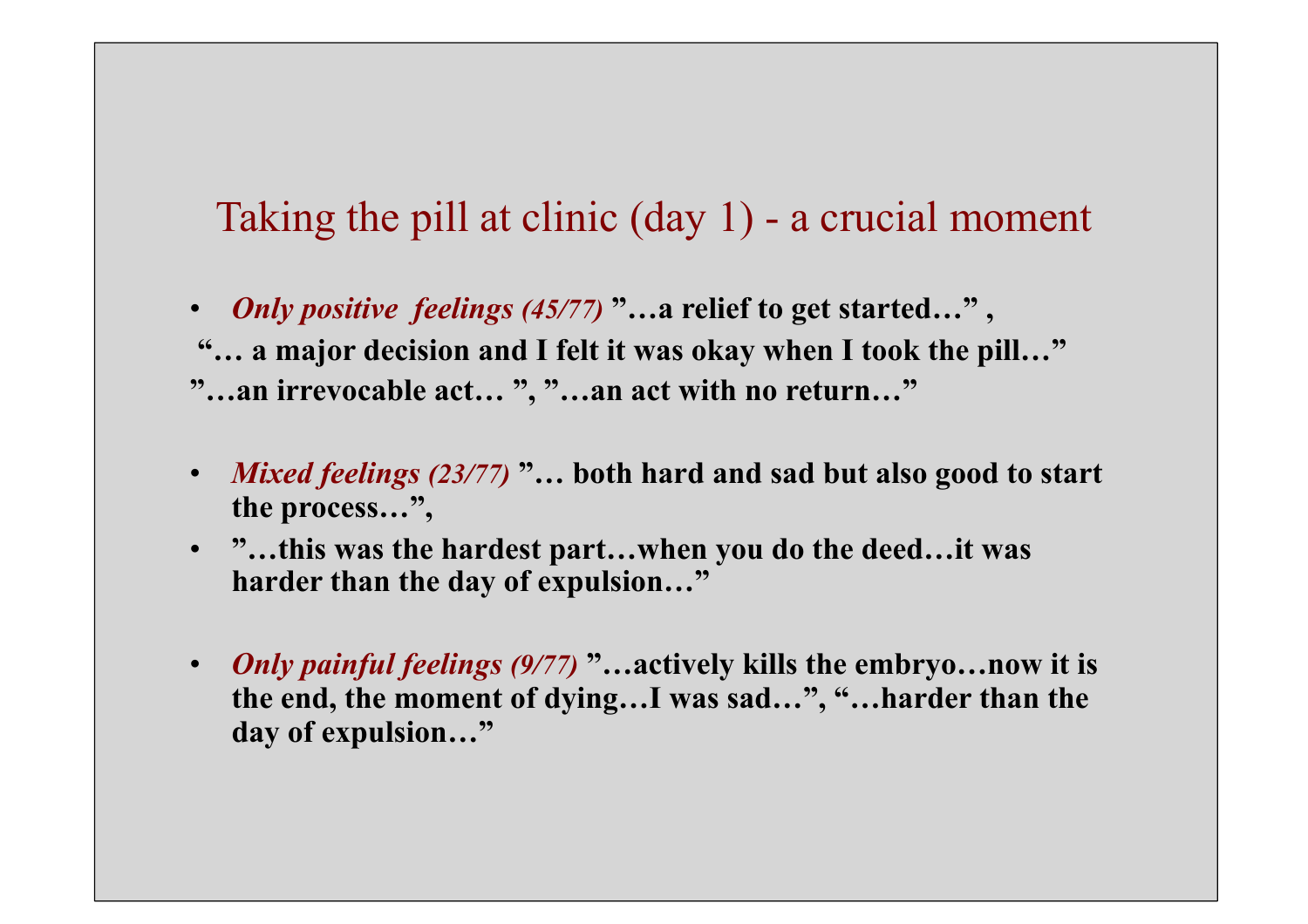### Working and/or waiting for expulsion (day 2)

#### *Ordinary daily activities - no special thoughts or feelings*

**"… worked as usually…", "…thought sometimes that I was going to have an abortion…a strange feeling but not scary…"** 

#### *An interminable wait for expulsion to occur*

**"…counted the minutes until the whole thing would be over…the mere thought that I was pregnant was hard…"**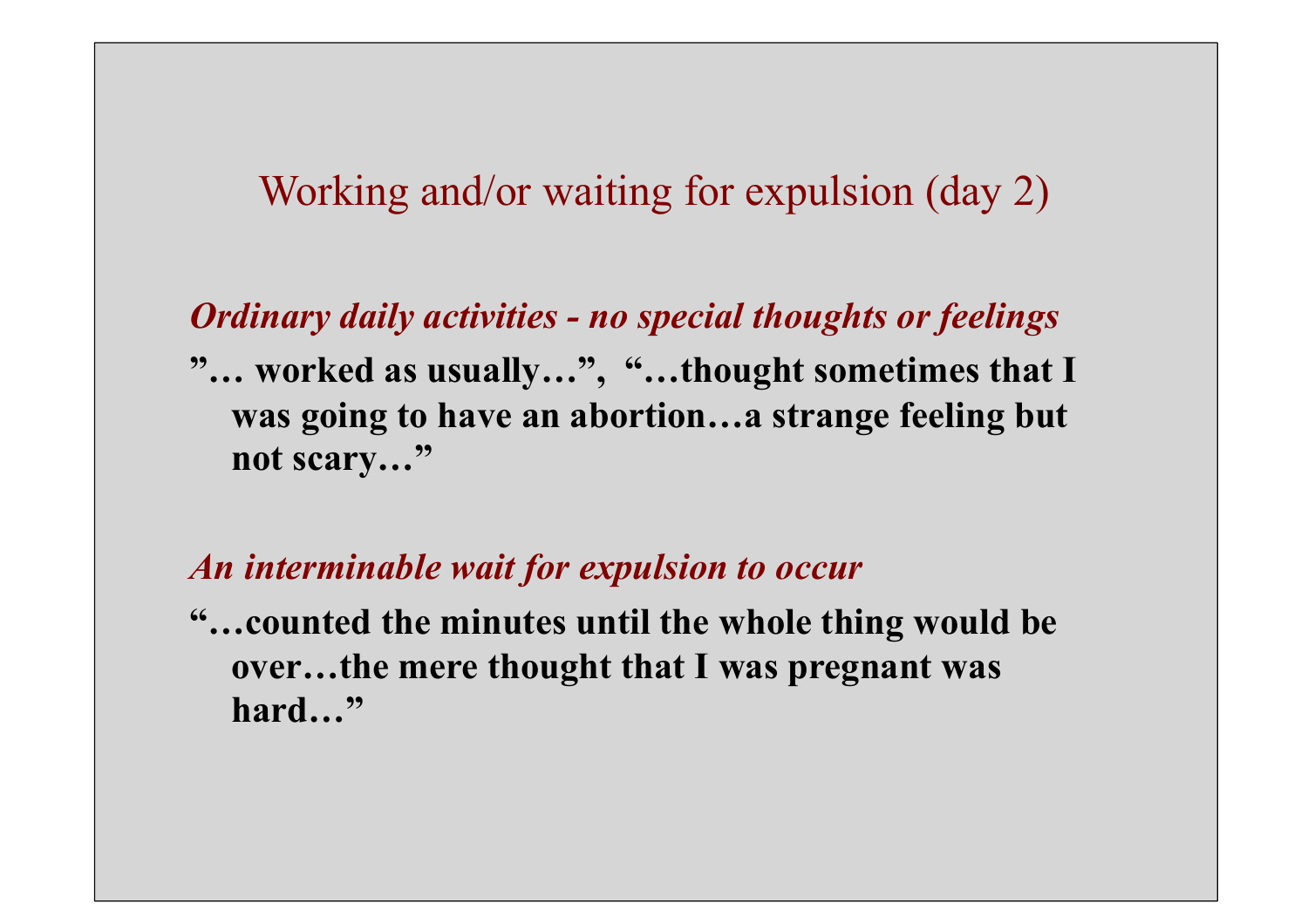Relief - the main feeling during expulsion day

- *Calm, goal oriented (68/100)* **"… looked upon it as a job that had to be done…", "felt relief and release…good it**  was over..."
- *Mixed feelings (15/100)* **"…one felt sad but the decision felt right…"**
- *Only painful feelings (9/100) sadness, loneliness, anger and self-blame* **"…had to do it because the circumstances were not good…"**

• *Partner (75/100) or other person (16/100) present*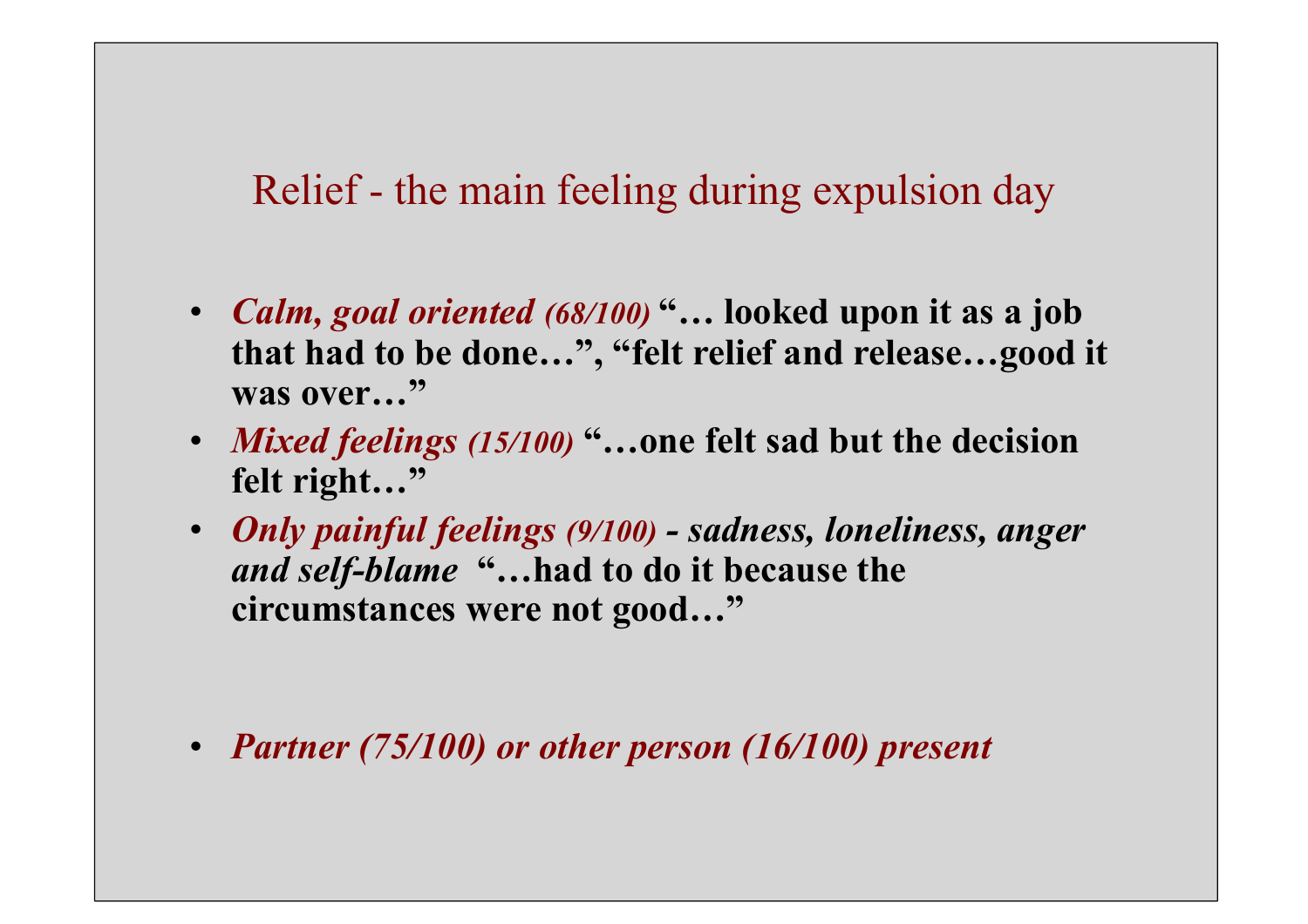### The products of conception (POCs)

#### *Most women had looked at POCs (80/100)*

*"…***looked at it to confirm that it had come out…", "… I am curious and want to know what happens…"** 

*Most women had not find it especially dramatic to see or handle the POCs.* 

*Eight women (8/20) had not looked at the POCs due to feeling of discomfort or for fear of seeing the embryo*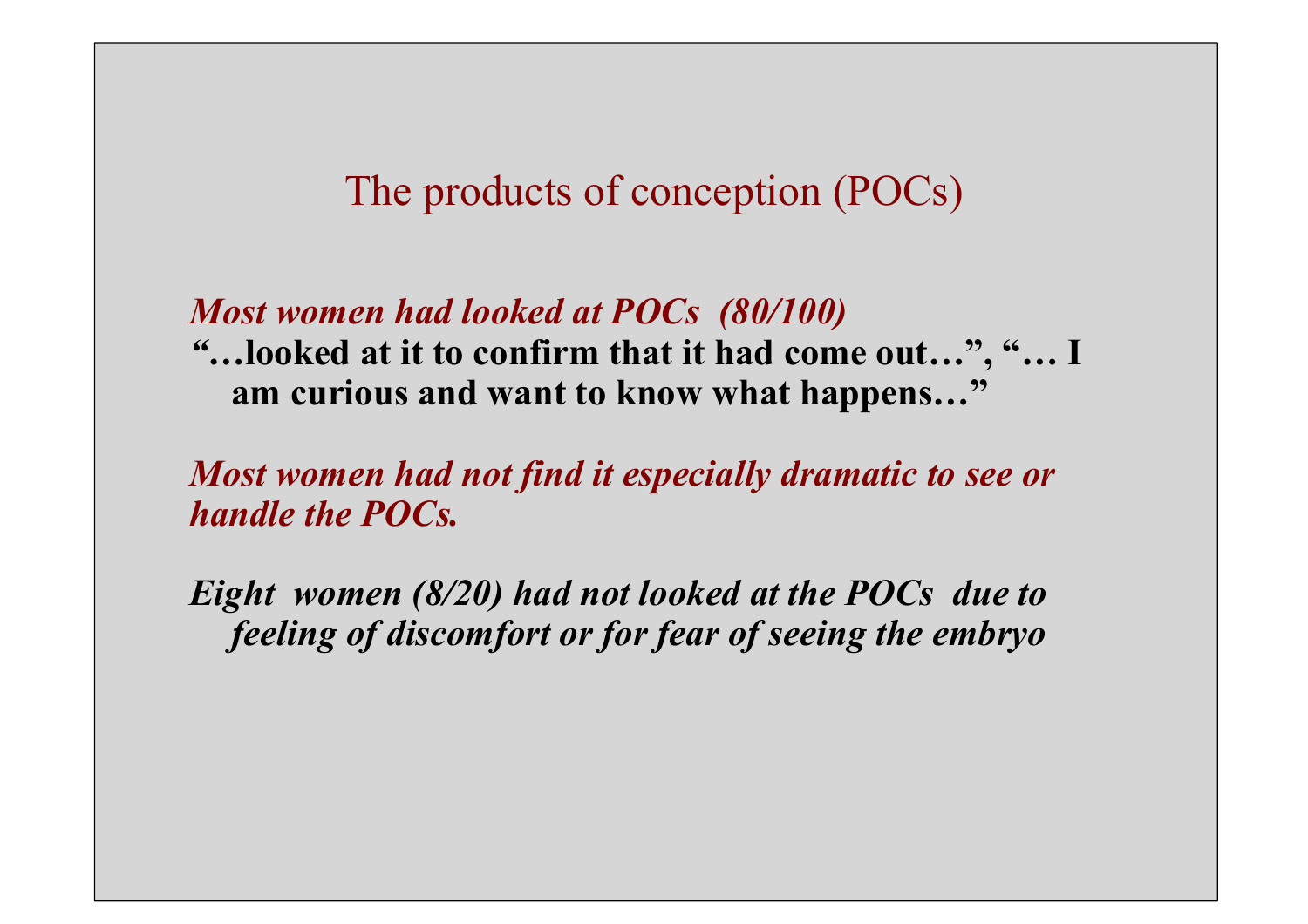Satisfaction and wellbeing - one week post-abortion

*Pleased with the decision and the method (98/100) Suffered no emotional distress related to abortion (93/100) Would recommend the method to other (96/100)* 

*Experiences of having the home abortion:* 

| As expected                 | 48                         |
|-----------------------------|----------------------------|
| <b>Easier than expected</b> | 44                         |
| <b>Harder than expected</b> | $\boldsymbol{\mathcal{S}}$ |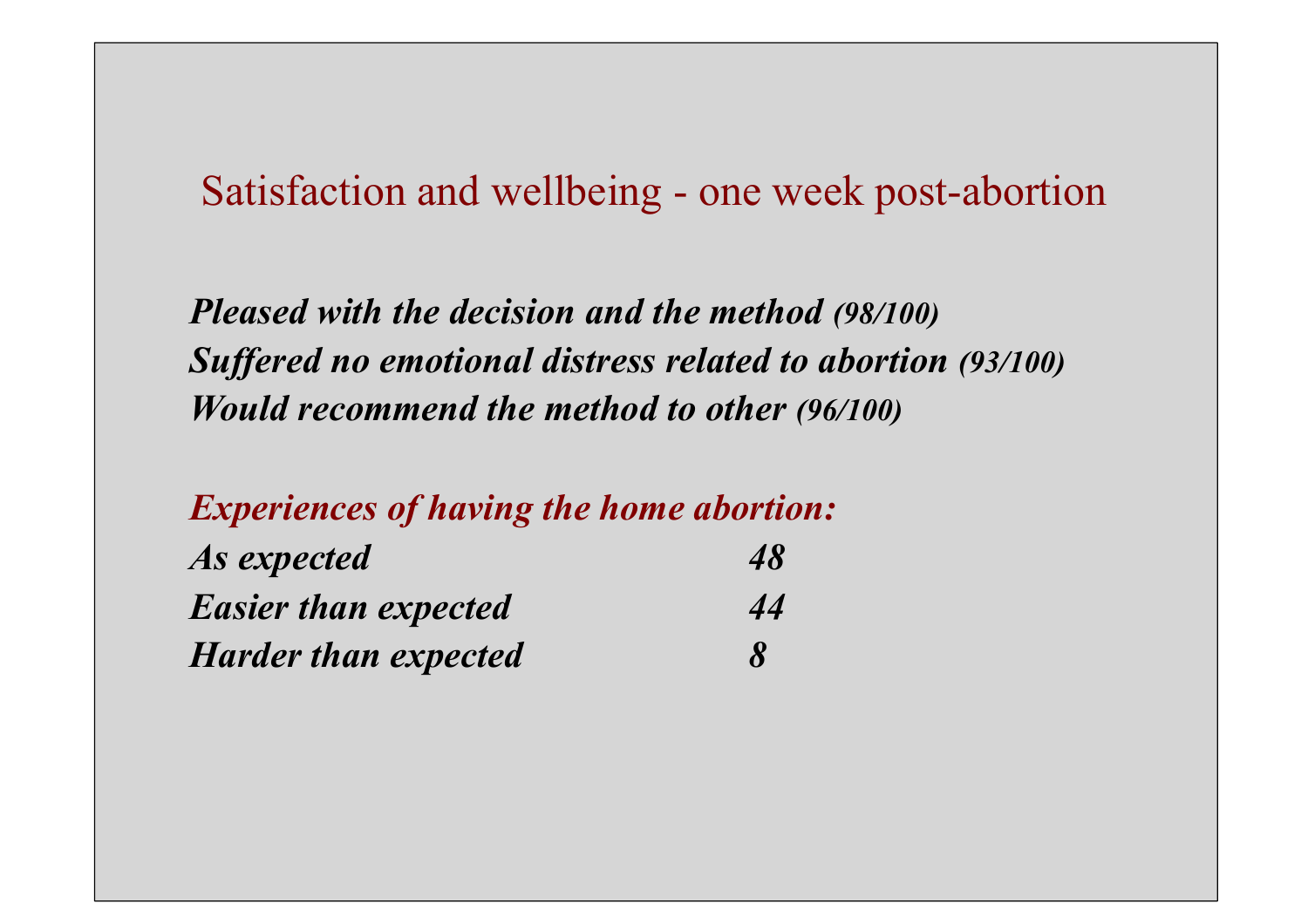# 'Handling it on your own' – privacy, control and empowerment

*Privacy, greater autonomy Comfort - own environment, bed and toilet etc. Presence of a supporting partner/friend Natural to opt the home abortion method* 

*A relief to be spared from having the abortion at clinic "…staying at clinic would have made me feel more sick…", "…a more dramatic act than it was at home…"*